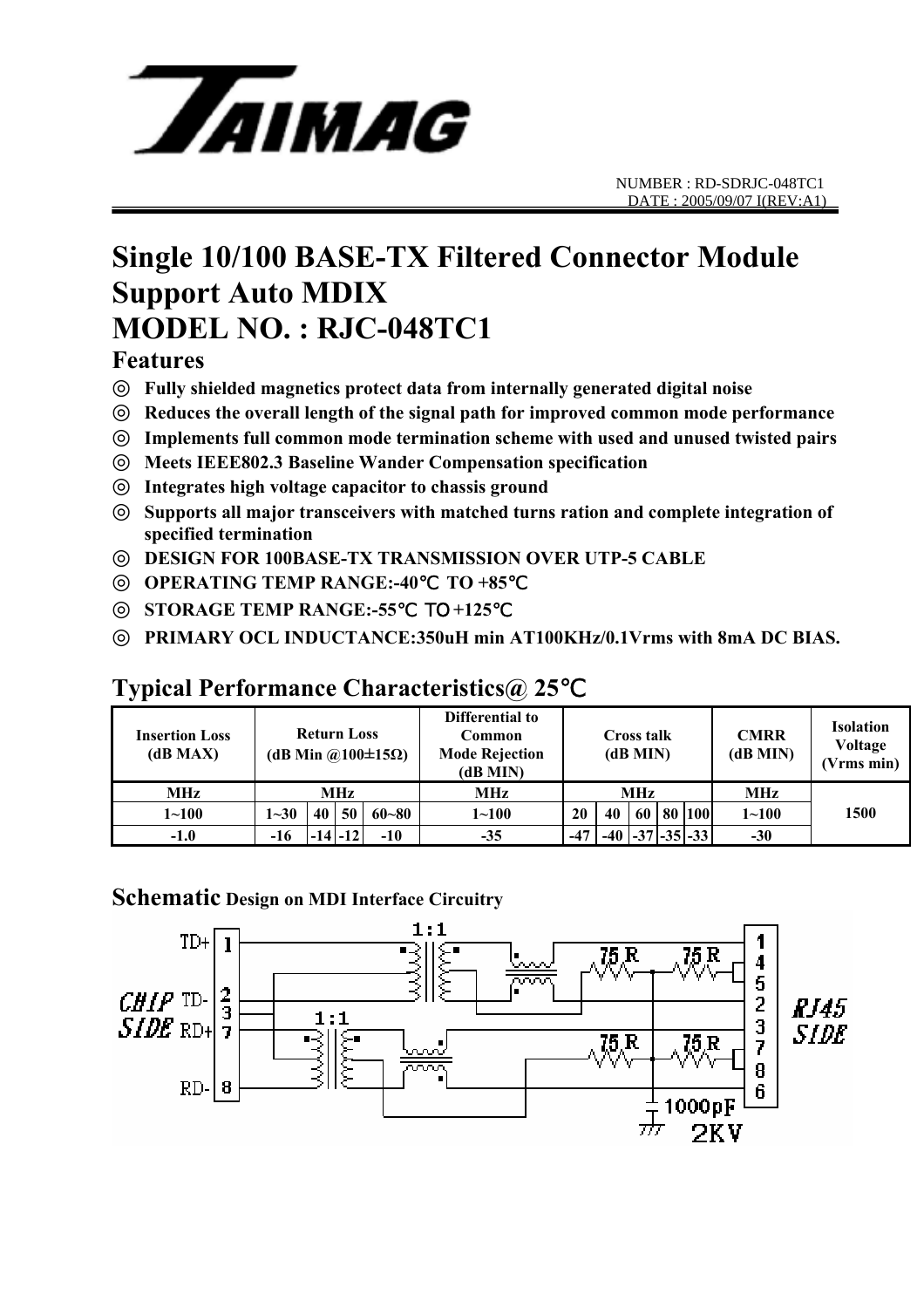

NUMBER : RD-SDRJC-048TC1 DATE : 2005/09/07 I(REV:A1)

# **MODEL NO. : RJC-048TC1**

**Dimension: mm TOLERANCE:**±**0.15 (unless otherwise specified)**







R E C O M M E N D E D P.C.B LA Y O U T COMPONENT SIDE OF BOARD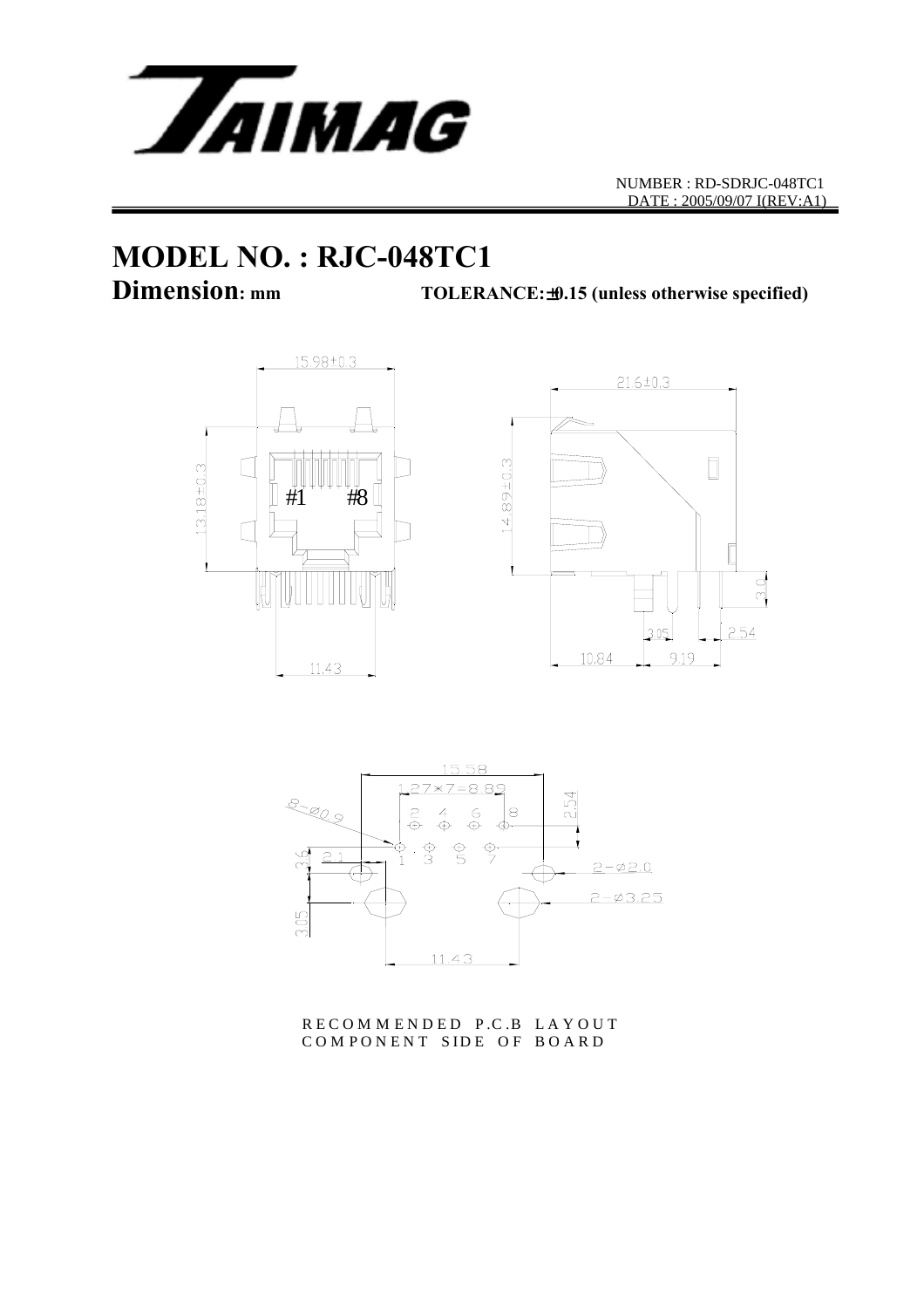

## **MODEL NO. : RJC-048TC1 Ordering Information**



### **Requirements**:

#### **1. Design and Construction**

 **Product shall be of design, construction and physical dimensions specified on applicable product drawing.** 

#### **2. Materials and Finish**

 **A. Contact:** 

 **RJ Contact : Phosphor Bronze, Thickness=0.30mm Finish :Contact Area : 6µ"min. Gold over 50**μ**"min. Nickel** 

- **RJ Joint Contact : Phosphor Bronze, Thickness=0.3mm Finish : 80µ"min. Sn over 50**μ**"min. Nickel**
- **B. Plastic Part :** 
	- **(1) Set Housing : Thermoplastic, PBT, Black UL FILE NO. : E107536 Manufacturer : SHIKONG SYNTHETIC FIBERS CORP. Grade : E202G30BK Flame Class : UL 94V-0**
	- **(2) Insert : Thermoplastic, PBT, Black UL FILE NO. : E107536 Manufacturer : SHIKONG SYNTHETIC FIBERS CORP. Grade : E202G30BK Flame Class : UL 94V-0**
	- **(3) Spacer : Thermoplastic, PBT, Black UL FILE NO. : E107536 Manufacturer : SHIKONG SYNTHETIC FIBERS CORP.**

### **MODEL NO. : RJC-048TC1**